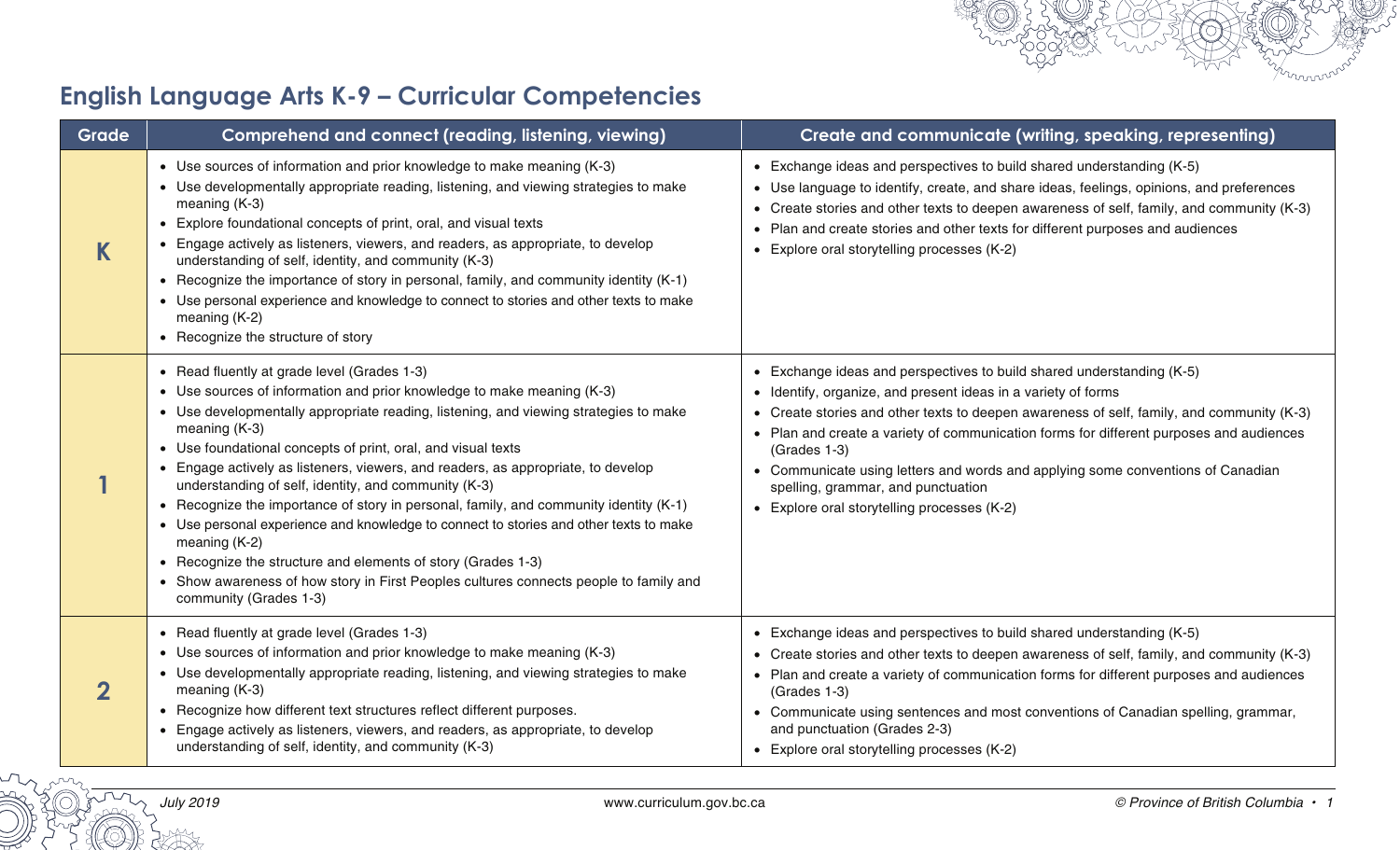

| Grade | Comprehend and connect (reading, listening, viewing)                                                                                                                                                                                                                                                                                                                                                                                                                                                                                                                                                                                                                                                                                                                                                                                                                                                                                                                                             | Create and communicate (writing, speaking, representing)                                                                                                                                                                                                                                                                                                                                                                                                                                                                                                                               |
|-------|--------------------------------------------------------------------------------------------------------------------------------------------------------------------------------------------------------------------------------------------------------------------------------------------------------------------------------------------------------------------------------------------------------------------------------------------------------------------------------------------------------------------------------------------------------------------------------------------------------------------------------------------------------------------------------------------------------------------------------------------------------------------------------------------------------------------------------------------------------------------------------------------------------------------------------------------------------------------------------------------------|----------------------------------------------------------------------------------------------------------------------------------------------------------------------------------------------------------------------------------------------------------------------------------------------------------------------------------------------------------------------------------------------------------------------------------------------------------------------------------------------------------------------------------------------------------------------------------------|
| 2     | • Demonstrate awareness of the role that story plays in personal, family, and community<br>identity<br>• Use personal experience and knowledge to connect to stories and other texts to make<br>meaning $(K-2)$<br>• Recognize the structure and elements of story (Grades 1-3)<br>• Show awareness of how story in First Peoples cultures connects people to family<br>and community (Grades 1-3)                                                                                                                                                                                                                                                                                                                                                                                                                                                                                                                                                                                               |                                                                                                                                                                                                                                                                                                                                                                                                                                                                                                                                                                                        |
| 3     | • Read fluently at grade level (Grades 1-3)<br>• Use sources of information and prior knowledge to make meaning (K-3)<br>• Make connections between ideas from a variety of sources and prior knowledge to build<br>understanding<br>• Use developmentally appropriate reading, listening, and viewing strategies to make<br>meaning (K-3)<br>• Recognize how different texts reflect different purposes.<br>• Engage actively as listeners, viewers, and readers, as appropriate, to develop<br>understanding of self, identity, and community (K-3)<br>• Explain the role that story plays in personal, family, and community identity<br>• Use personal experience and knowledge to connect to text and make meaning<br>• Recognize the structure and elements of story (Grades 1-3)<br>• Show awareness of how story in First Peoples cultures connects people to family<br>and community (Grades 1-3)<br>• Develop awareness of how story in First Peoples cultures connects people to land | • Exchange ideas and perspectives to build shared understanding (K-5)<br>• Create stories and other texts to deepen awareness of self, family, and community (K-3)<br>• Plan and create a variety of communication forms for different purposes and audiences<br>(Grades 1-3)<br>• Communicate using sentences and most conventions of Canadian spelling, grammar,<br>and punctuation (Grades 2-3)<br>• Develop and apply expanding word knowledge (Grades 3-5)<br>• Explore and appreciate aspects of First Peoples oral traditions<br>• Use oral storytelling processes (Grades 3-5) |
|       | • Access and integrate information and ideas from a variety of sources and from prior<br>knowledge to build understanding<br>• Use a variety of comprehension strategies before, during, and after reading, listening,<br>or viewing to deepen understanding of text<br>• Consider different purposes, audiences, and perspectives in exploring texts (Grades 4-5)<br>• Apply a variety of thinking skills to gain meaning from texts (Grades 4-5)<br>• Identify how differences in context, perspectives, and voice influence meaning in texts<br>(Grades 4-5)                                                                                                                                                                                                                                                                                                                                                                                                                                  | • Exchange ideas and perspectives to build shared understanding (K-5)<br>• Use writing and design processes to plan, develop, and create texts for a variety<br>of purposes and audiences (Grades 4-5)<br>• Use language in creative and playful ways to develop style (Grades 4-5)<br>• Communicate in sentences and paragraphs, applying conventions of Canadian spelling,<br>grammar, and punctuation                                                                                                                                                                               |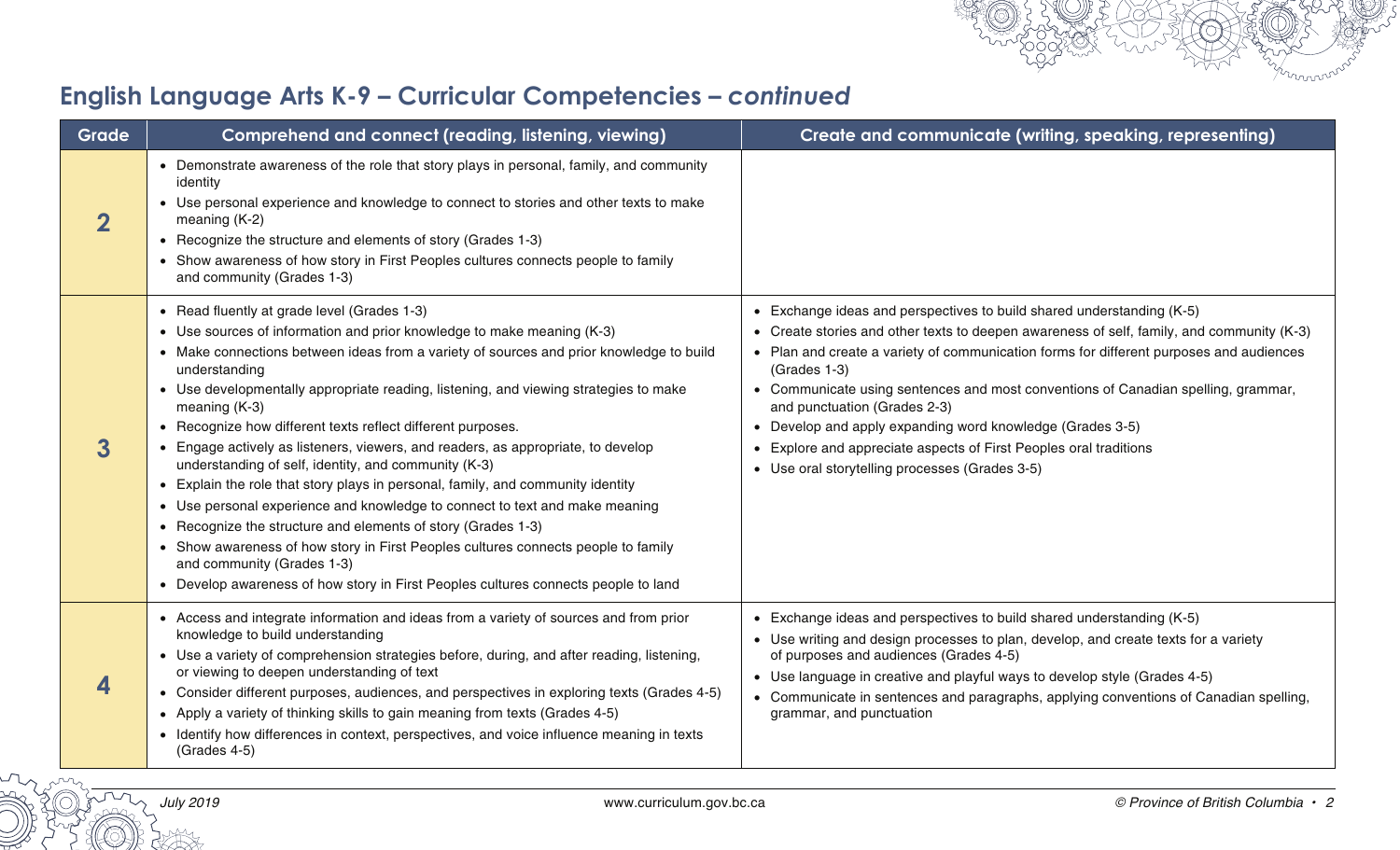

| Grade | Comprehend and connect (reading, listening, viewing)                                                                                                                                                                                                                                                                                                                                                                                                                                                                                                                                                                                                                                                                                                                                                                                                                                                                                                                                                                                                                                                                                                                                                                                                                                                                                                     | Create and communicate (writing, speaking, representing)                                                                                                                                                                                                                                                                                                                                                                                                                                                                                                                                              |
|-------|----------------------------------------------------------------------------------------------------------------------------------------------------------------------------------------------------------------------------------------------------------------------------------------------------------------------------------------------------------------------------------------------------------------------------------------------------------------------------------------------------------------------------------------------------------------------------------------------------------------------------------------------------------------------------------------------------------------------------------------------------------------------------------------------------------------------------------------------------------------------------------------------------------------------------------------------------------------------------------------------------------------------------------------------------------------------------------------------------------------------------------------------------------------------------------------------------------------------------------------------------------------------------------------------------------------------------------------------------------|-------------------------------------------------------------------------------------------------------------------------------------------------------------------------------------------------------------------------------------------------------------------------------------------------------------------------------------------------------------------------------------------------------------------------------------------------------------------------------------------------------------------------------------------------------------------------------------------------------|
| 4     | • Recognize the role of language in personal, social, and cultural identity<br>• Use personal experience and knowledge to connect to text and deepen understanding<br>of self, community, and world<br>• Respond to text in personal and creative ways (Grades 4-5)<br>• Recognize how literary elements, techniques, and devices enhance meaning in texts<br>(Grades 4-5)<br>• Show an increasing understanding of the role of organization in meaning (Grades 4-5)<br>• Demonstrate awareness of the oral tradition in First Peoples cultures and the purposes<br>of First Peoples texts (Grades 4-5)<br>• Identify how story in First Peoples cultures connects people to land (Grades 4-5)                                                                                                                                                                                                                                                                                                                                                                                                                                                                                                                                                                                                                                                           | • Develop and apply expanding word knowledge (Grades 3-5)<br>• Use oral storytelling processes (Grades 3-5)<br>• Transform ideas and information to create original texts (Grades 4-9)                                                                                                                                                                                                                                                                                                                                                                                                                |
| 5     | • Access information and ideas from a variety of sources and from prior knowledge to<br>build understanding<br>• Use a variety of comprehension strategies before, during, and after reading, listening,<br>or viewing to guide inquiry and deepen understanding of text<br>• Synthesize ideas from a variety of sources to build understanding (Grades 5-9)<br>• Consider different purposes, audiences, and perspectives in exploring texts (Grades 4-5)<br>• Apply a variety of thinking skills to gain meaning from texts (Grades 4-5)<br>• Identify how differences in context, perspectives, and voice influence meaning in texts<br>(Grades 4-5)<br>• Explain the role of language in personal, social, and cultural identity<br>• Use personal experience and knowledge to connect to text and develop understanding<br>of self, community, and world<br>• Respond to text in personal and creative ways (Grades 4-5)<br>• Recognize how literary elements, techniques, and devices enhance meaning in texts<br>(Grades 4-5)<br>• Show an increasing understanding of the role of organization in meaning (Grades 4-5)<br>• Demonstrate awareness of the oral tradition in First Peoples cultures and the purposes<br>of First Peoples texts (Grades 4-5)<br>• Identify how story in First Peoples cultures connects people to land (Grades 4-5) | • Exchange ideas and perspectives to build shared understanding (K-5)<br>• Use writing and design processes to plan, develop, and create texts for a variety of<br>purposes and audiences (Grades 4-5)<br>• Use language in creative and playful ways to develop style (Grades 4-5)<br>• Communicate in writing using paragraphs and applying conventions of Canadian spelling,<br>grammar, and punctuation<br>• Develop and apply expanding word knowledge (Grades 3-5)<br>• Use oral storytelling processes (Grades 3-5)<br>• Transform ideas and information to create original texts (Grades 4-9) |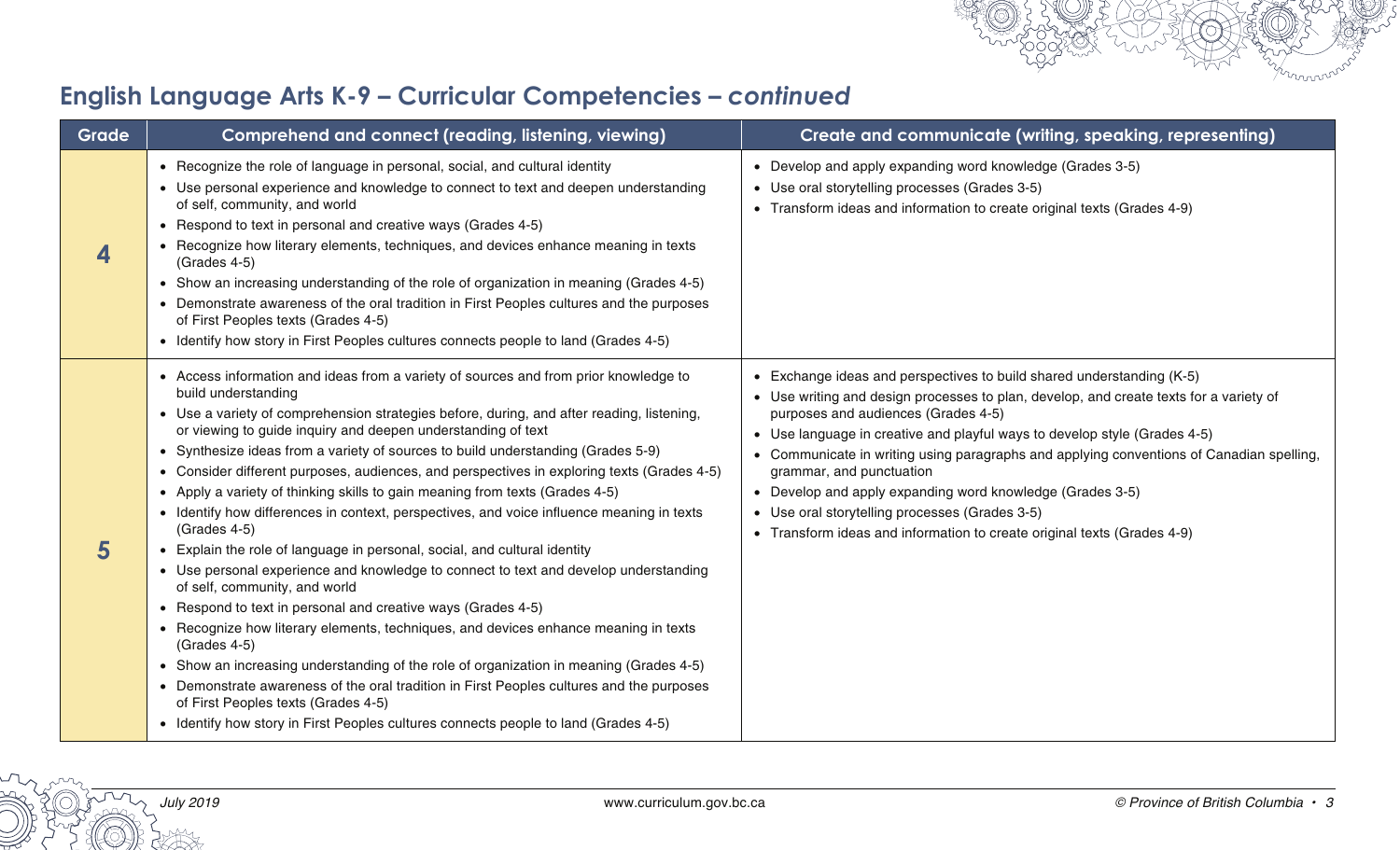

| Grade | Comprehend and connect (reading, listening, viewing)                                                                                                                                                                                                                                                                                                                                                                                                                                                                                                                                                                                                                                                                                                                                                                                                                                                                                                                                                                                                                                                                                                                                                                                                                                                                                                                                                                                                               | Create and communicate (writing, speaking, representing)                                                                                                                                                                                                                                                                                                                                                                                                                                                                                                                                                                                                                                                                                                                                                                    |
|-------|--------------------------------------------------------------------------------------------------------------------------------------------------------------------------------------------------------------------------------------------------------------------------------------------------------------------------------------------------------------------------------------------------------------------------------------------------------------------------------------------------------------------------------------------------------------------------------------------------------------------------------------------------------------------------------------------------------------------------------------------------------------------------------------------------------------------------------------------------------------------------------------------------------------------------------------------------------------------------------------------------------------------------------------------------------------------------------------------------------------------------------------------------------------------------------------------------------------------------------------------------------------------------------------------------------------------------------------------------------------------------------------------------------------------------------------------------------------------|-----------------------------------------------------------------------------------------------------------------------------------------------------------------------------------------------------------------------------------------------------------------------------------------------------------------------------------------------------------------------------------------------------------------------------------------------------------------------------------------------------------------------------------------------------------------------------------------------------------------------------------------------------------------------------------------------------------------------------------------------------------------------------------------------------------------------------|
|       | • Access information and ideas for diverse purposes and from a variety of sources and<br>evaluate their relevance, accuracy, and reliability (Grades 6-9)<br>• Apply appropriate strategies to comprehend written, oral, and visual texts, guide inquiry,<br>and extend thinking (Grades 6-9)<br>• Synthesize ideas from a variety of sources to build understanding (Grades 5-9)<br>• Recognize and appreciate how different features, forms, and genres of texts reflect<br>different purposes, audiences, and messages (Grades 6-9)<br>• Think critically, creatively, and reflectively to explore ideas within, between, and beyond<br>texts (Grades 6-9)<br>• Recognize and identify the role of personal, social, and cultural contexts, values, and<br>perspectives in texts (Grades 6-9)<br>• Recognize how language constructs personal, social, and cultural identity (Grades 6-9)<br>• Construct meaningful personal connections between self, text, and world (Grades 6-9)<br>• Respond to text in personal, creative, and critical ways (Grades 6-9)<br>• Understand how literary elements, techniques, and devices enhance and shape meaning<br>(Grades 6-7)<br>• Recognize an increasing range of text structures and how they contribute to meaning<br>$(Grades 6-9)$<br>• Recognize and appreciate the role of story, narrative, and oral tradition in expressing<br>First Peoples perspectives, values, beliefs, and points of view (Grades 6-9) | • Exchange ideas and viewpoints to build shared understanding and extend thinking<br>(Grades 6-9)<br>• Use writing and design processes to plan, develop, and create engaging and meaningful<br>literary and informational texts for a variety of purposes and audiences (Grades 6-9)<br>• Assess and refine texts to improve their clarity, effectiveness, and impact according<br>to purpose, audience, and message (Grades 6-9)<br>• Use an increasing repertoire of conventions of Canadian spelling, grammar, and<br>punctuation (Grades 6-9)<br>• Use and experiment with oral storytelling processes (Grades 6-9)<br>• Select and use appropriate features, forms, and genres according to audience, purpose,<br>and message (Grades 6-9)<br>• Transform ideas and information to create original texts (Grades 4-9) |
|       | • Access information and ideas for diverse purposes and from a variety of sources and<br>evaluate their relevance, accuracy, and reliability (Grades 6-9)<br>• Apply appropriate strategies to comprehend written, oral, and visual texts, guide inquiry,<br>and extend thinking (Grades 6-9)<br>• Synthesize ideas from a variety of sources to build understanding (Grades 5-9)<br>• Recognize and appreciate how different features, forms, and genres of texts reflect<br>different purposes, audiences, and messages (Grades 6-9)<br>• Think critically, creatively, and reflectively to explore ideas within, between, and beyond<br>texts (Grades 6-9)<br>• Recognize and identify the role of personal, social, and cultural contexts, values,<br>and perspectives in texts (Grades 6-9)<br>• Recognize how language constructs personal, social, and cultural identity (Grades 6-9)                                                                                                                                                                                                                                                                                                                                                                                                                                                                                                                                                                       | • Exchange ideas and viewpoints to build shared understanding and extend thinking<br>(Grades 6-9)<br>• Use writing and design processes to plan, develop, and create engaging and meaningful<br>literary and informational texts for a variety of purposes and audiences (Grades 6-9)<br>• Assess and refine texts to improve their clarity, effectiveness, and impact according<br>to purpose, audience, and message (Grades 6-9)<br>• Use an increasing repertoire of conventions of Canadian spelling, grammar, and<br>punctuation (Grades 6-9)<br>• Use and experiment with oral storytelling processes (Grades 6-9)<br>• Select and use appropriate features, forms, and genres according to audience, purpose,<br>and message (Grades 6-9)<br>• Transform ideas and information to create original texts (Grades 4-9) |

muun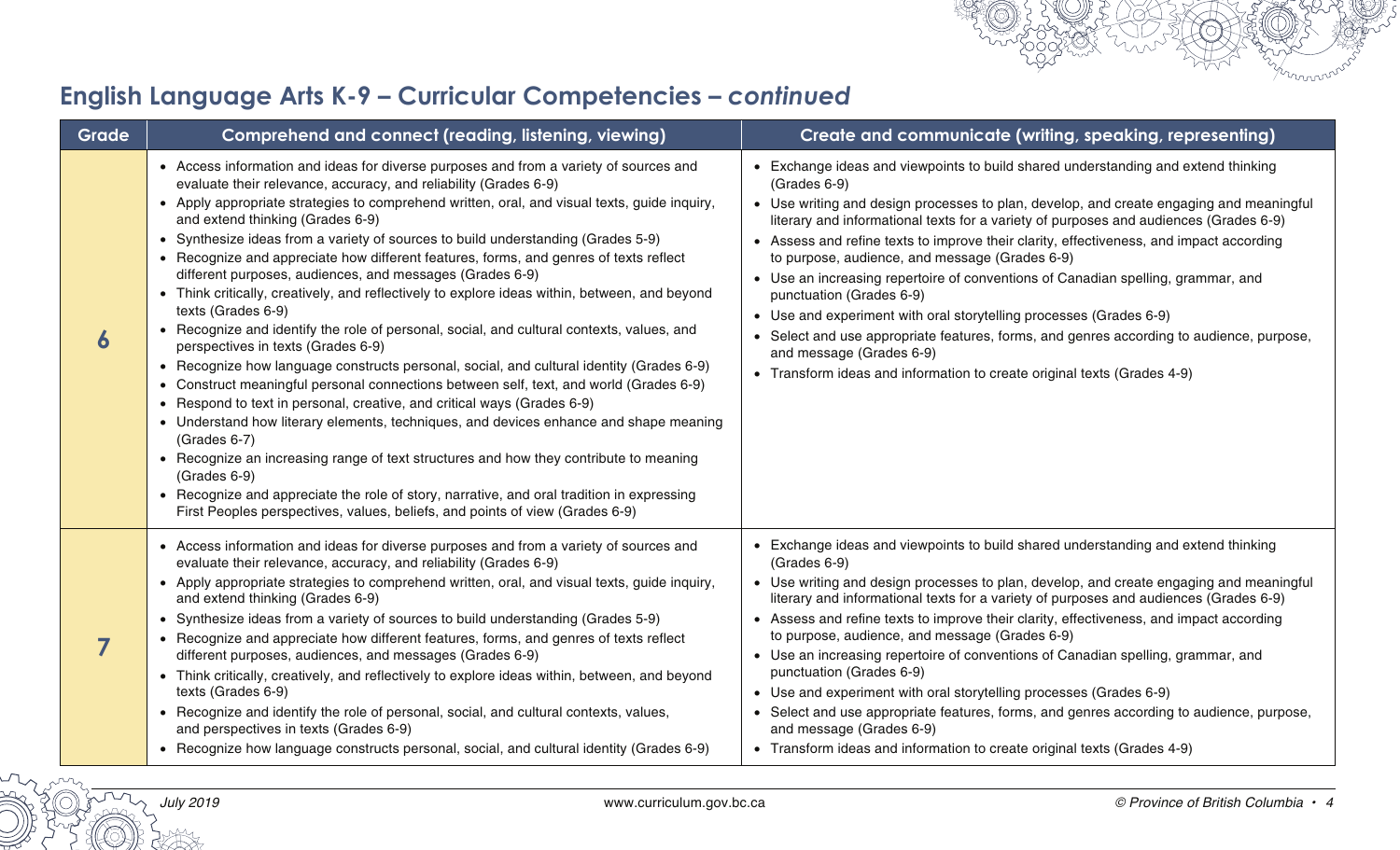

| Grade | Comprehend and connect (reading, listening, viewing)                                                                                                                                                                                                                                                                                                                                                                                                                                                                                                                                                                                                                                                                                                                                                                                                                                                                                                                                                                                                                                                                                                                                                                                                                                                                                                                                                                                                                                                                                         | Create and communicate (writing, speaking, representing)                                                                                                                                                                                                                                                                                                                                                                                                                                                                                                                                                                                                                                                                                                                                                                    |
|-------|----------------------------------------------------------------------------------------------------------------------------------------------------------------------------------------------------------------------------------------------------------------------------------------------------------------------------------------------------------------------------------------------------------------------------------------------------------------------------------------------------------------------------------------------------------------------------------------------------------------------------------------------------------------------------------------------------------------------------------------------------------------------------------------------------------------------------------------------------------------------------------------------------------------------------------------------------------------------------------------------------------------------------------------------------------------------------------------------------------------------------------------------------------------------------------------------------------------------------------------------------------------------------------------------------------------------------------------------------------------------------------------------------------------------------------------------------------------------------------------------------------------------------------------------|-----------------------------------------------------------------------------------------------------------------------------------------------------------------------------------------------------------------------------------------------------------------------------------------------------------------------------------------------------------------------------------------------------------------------------------------------------------------------------------------------------------------------------------------------------------------------------------------------------------------------------------------------------------------------------------------------------------------------------------------------------------------------------------------------------------------------------|
|       | • Construct meaningful personal connections between self, text, and world (Grades 6-9)<br>• Respond to text in personal, creative, and critical ways (Grades 6-9)<br>• Understand how literary elements, techniques, and devices enhance and shape meaning<br>(Grades 6-7)<br>• Recognize an increasing range of text structures and how they contribute to meaning<br>(Grades 6-9)<br>• Recognize and appreciate the role of story, narrative, and oral tradition in expressing<br>First Peoples perspectives, values, beliefs, and points of view (Grades 6-9)<br>• Recognize the validity of First Peoples oral tradition for a range of purposes                                                                                                                                                                                                                                                                                                                                                                                                                                                                                                                                                                                                                                                                                                                                                                                                                                                                                         |                                                                                                                                                                                                                                                                                                                                                                                                                                                                                                                                                                                                                                                                                                                                                                                                                             |
| 8     | • Access information and ideas for diverse purposes and from a variety of sources and<br>evaluate their relevance, accuracy, and reliability (Grades 6-9)<br>• Apply appropriate strategies to comprehend written, oral, and visual texts, guide inquiry,<br>and extend thinking (Grades 6-9)<br>• Synthesize ideas from a variety of sources to build understanding (Grades 5-9)<br>• Recognize and appreciate how different features, forms, and genres of texts reflect<br>different purposes, audiences, and messages (Grades 6-9)<br>• Think critically, creatively, and reflectively to explore ideas within, between, and<br>beyond texts (Grades 6-9)<br>• Recognize and identify the role of personal, social, and cultural contexts, values,<br>and perspectives in texts (Grades 6-9)<br>• Recognize how language constructs personal, social, and cultural identity (Grades 6-9)<br>• Construct meaningful personal connections between self, text, and world (Grades 6-9)<br>• Respond to text in personal, creative, and critical ways (Grades 6-9)<br>• Recognize how literary elements, techniques, and devices enhance and shape meaning<br>• Recognize an increasing range of text structures and how they contribute to meaning<br>(Grades 6-9)<br>• Recognize and appreciate the role of story, narrative, and oral tradition in expressing<br>First Peoples perspectives, values, beliefs, and points of view (Grades 6-9)<br>• Develop an awareness of the protocols and ownership associated with First Peoples texts | • Exchange ideas and viewpoints to build shared understanding and extend thinking<br>(Grades 6-9)<br>• Use writing and design processes to plan, develop, and create engaging and meaningful<br>literary and informational texts for a variety of purposes and audiences (Grades 6-9)<br>• Assess and refine texts to improve their clarity, effectiveness, and impact according<br>to purpose, audience, and message (Grades 6-9)<br>• Use an increasing repertoire of conventions of Canadian spelling, grammar, and<br>punctuation (Grades 6-9)<br>• Use and experiment with oral storytelling processes (Grades 6-9)<br>• Select and use appropriate features, forms, and genres according to audience, purpose,<br>and message (Grades 6-9)<br>• Transform ideas and information to create original texts (Grades 4-9) |